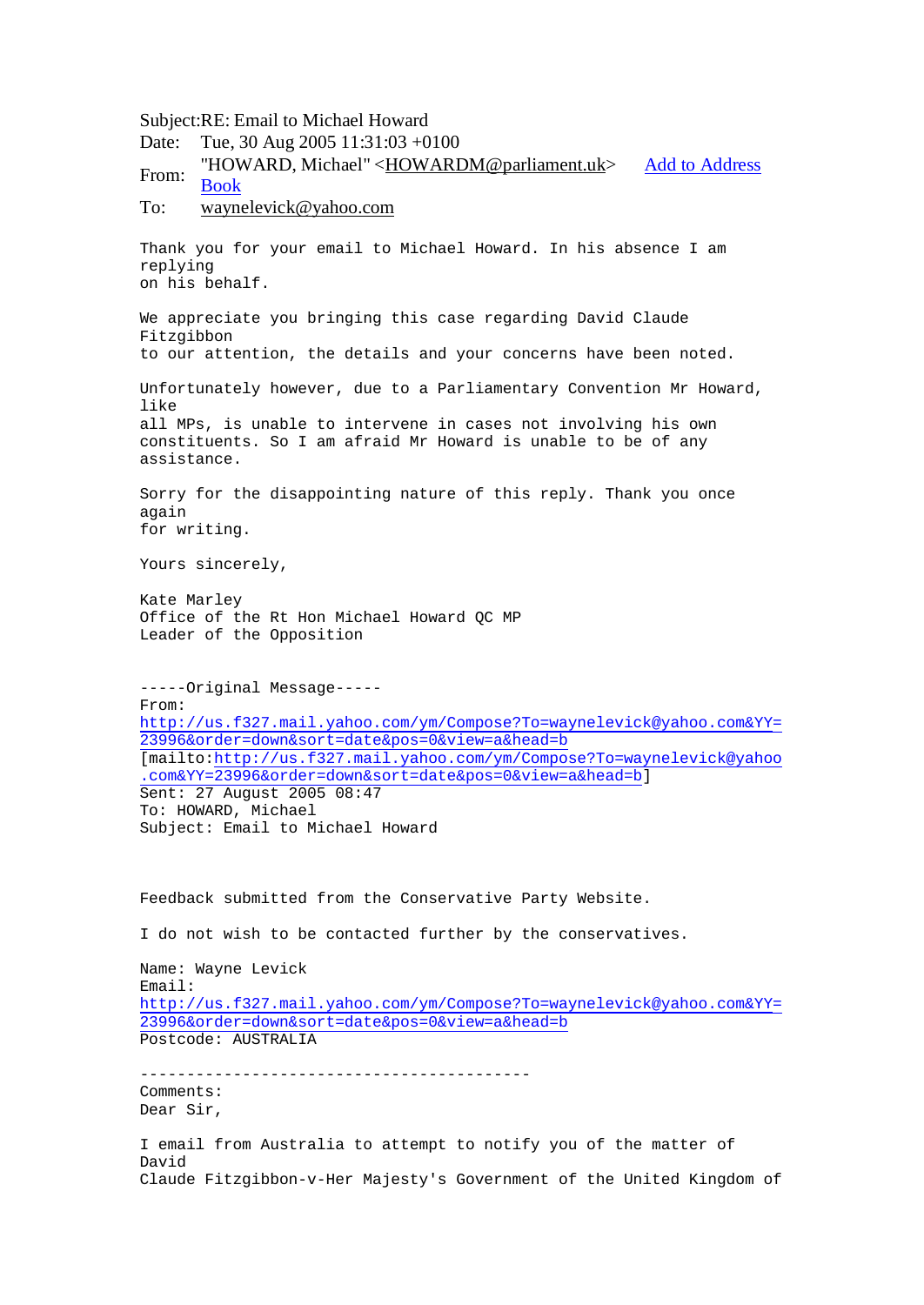Great Britain and Northern Ireland. This case is about to be filed in the European Court of Human Rights. (The most recent decision of Lord Justice Waller and Sir William Aldous of the Court of Appeal Civil Division on Thursday, 21st April, last effectively wiped out the protections afforded by the European Convention on Human Rights for the approximately fourteen millions of British citizens living outside of the United Kingdom and as a consequence it is felt that Mr. Fitzgibbon's litigation will be treated with an unexpected urgency). Given your position within the Parliament at Westminster I am wondering if you are aware of this matter and suggest that if you are not you urgently make the appropriate inquiries because I am not alone in believing that once this case comes under the jurisdiction of the aforesaid court there will be consequences both for your own monarchical system of government and for the people your government represents. I suggest that the Internet is perhaps a reasonable place to start and I advise that should you require my assistance in obtaining relevant information you kindly do not hesitate to provide me with your postal address so as to allow me to forward documentation to you. I am also able to forward attachments by way of email should you deem this appropriate. Although your instant reaction would probably be to advise that the separation of powers (and at this late stage, jurisdictions) prevent your involvement, the issues are far too serious for such an understandable, if reflex, dismissal. By way of summary, the Commonwealth of Australia Constitution Act, 1900 (U.K.) remains operative legislation of the United Kingdom applicable to individuals in the Commonwealth of Australia. Various Australian State constitutions, also remaining as United Kingdom legislation, exacerbate the problems. As you can imagine, in 1900 these facts presented no problems; if anything the British living within what became known after the 1st of January 1901 as the federated United Kingdom colonies of the Commonwealth of Australia would not have had it any other way. However, as you would also appreciate, times and circumstances have evolved most importantly during the Versailles Peace Conference of 1919; with the issuing of the Balfour Declaration of the Inter-Imperial Relations Committee of the 1926 Imperial Conference, with the passing into law  $\cap$ f the Royal and Parliamentary Titles Act, 1927 (U.K.) the Statute of Westminster Act 1931 (U.K.), upon the Commonwealth of Australia becoming a founding member of the United Nations in 1945 and the Australia Acts, 1984 (Cth) and (UK). Despite all of these developments the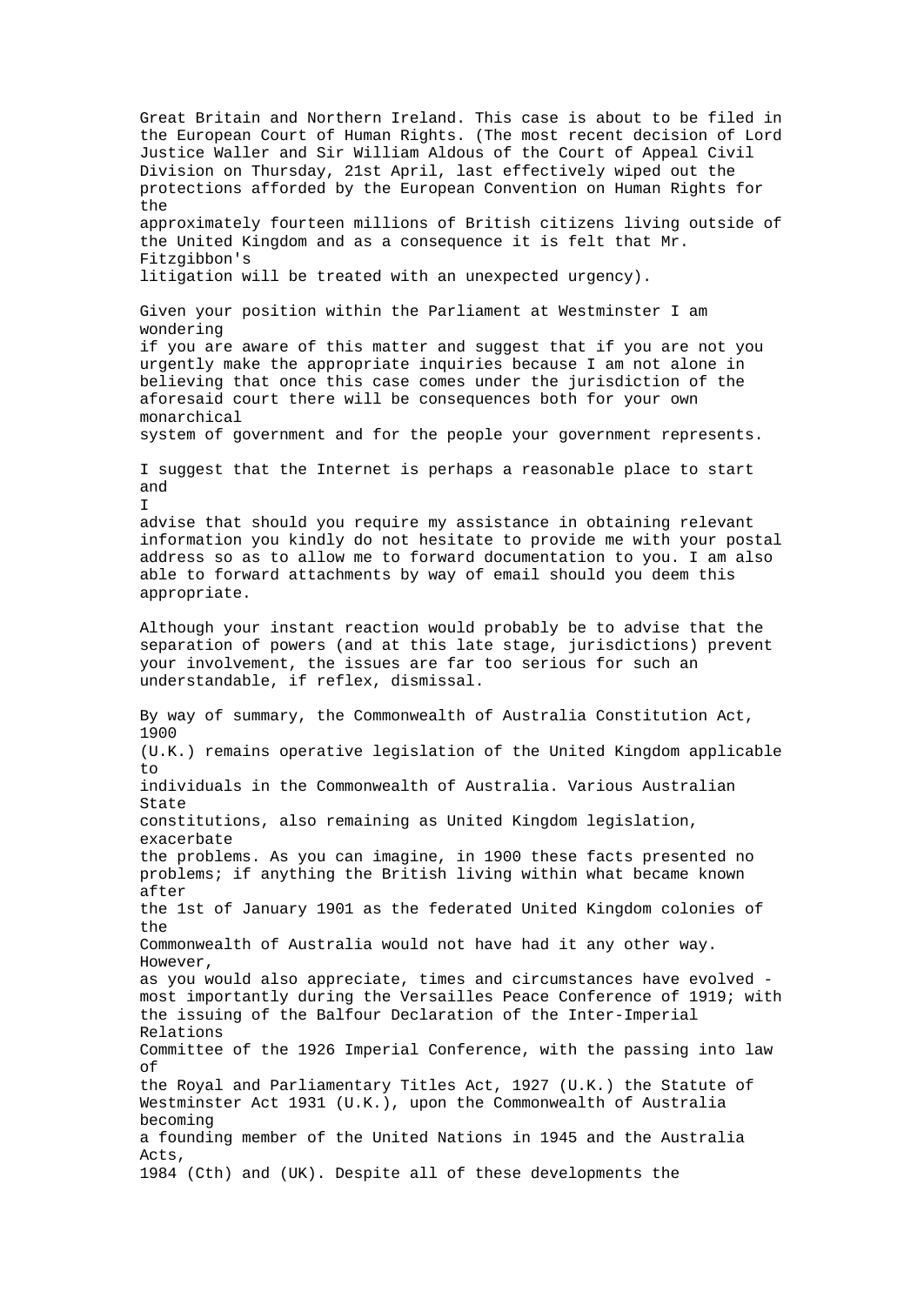Constitutional and legal foundations under which Australians, such as myself, are forced to live remains a series of colonial Acts of the United Kingdom Parliament at Westminster. The argument is often raised that after the peoples of Australia became independent and sovereign (pick any date since 1919), these circumstances - odd as these are became issues solely for Australians; the United Kingdom having granted us our freedom. However, it is clear that individuals within successive governments of the United Kingdom continued to assist in the maintenance of a colonial system of government within the independent Commonwealth of Australia. (Indeed, their complicity was as essential as it was forthcoming. By way of only one minor example; in Sydney, Australia on the 20th of March 2000, Queen Elizabeth II advised, "As I said at the time, I respect and accept the outcome of the referendum. In the light of the result last November, I shall continue faithfully to serve as Queen of Australia under the Constitution to the very best of my ability, as I have tried to do for these past forty eight years." <http://www.etoile.co.uk/Speech/Sydney2000.html> Yet under the provisions of the Commonwealth of Australia Constitution Act, 1900 (U.K.) there has never been a "Queen of Australia" or referendum to appoint one! On no public occasion did Queen Elizabeth II ever set the record straight or even attempt to do so! Another example is the following material which was, until recently, to be found upon the Royal web-page: "The modern Commonwealth of Australia originated in January 1901, when the former British colonies of New South Wales, Victoria, Queensland, South Australia, Western Australia and Tasmania federated under the name of the Commonwealth of Australia, later joined by Northern Territory in 1911 and, in subsequent years, by a number of islands and territories transferred by the British government to Australian jurisdiction. Under the constitution, legislative power was vested in a Federal Parliament consisting of a Senate and a House of Representatives, with the Sovereign being represented by a Governor-General...In each of the realms, The Queen continues to be represented by a Governor-General. He or she is appointed by The Queen on the advice of the ministers of the country concerned and is completely independent of the British Government. The Queen maintains direct contact with the Governor-Generals (sic) although she delegates executive power to them in virtually every respect." <http://web.archive.org/web/20021021024800/http://www.royal.gov.uk/out> put /Page345.asp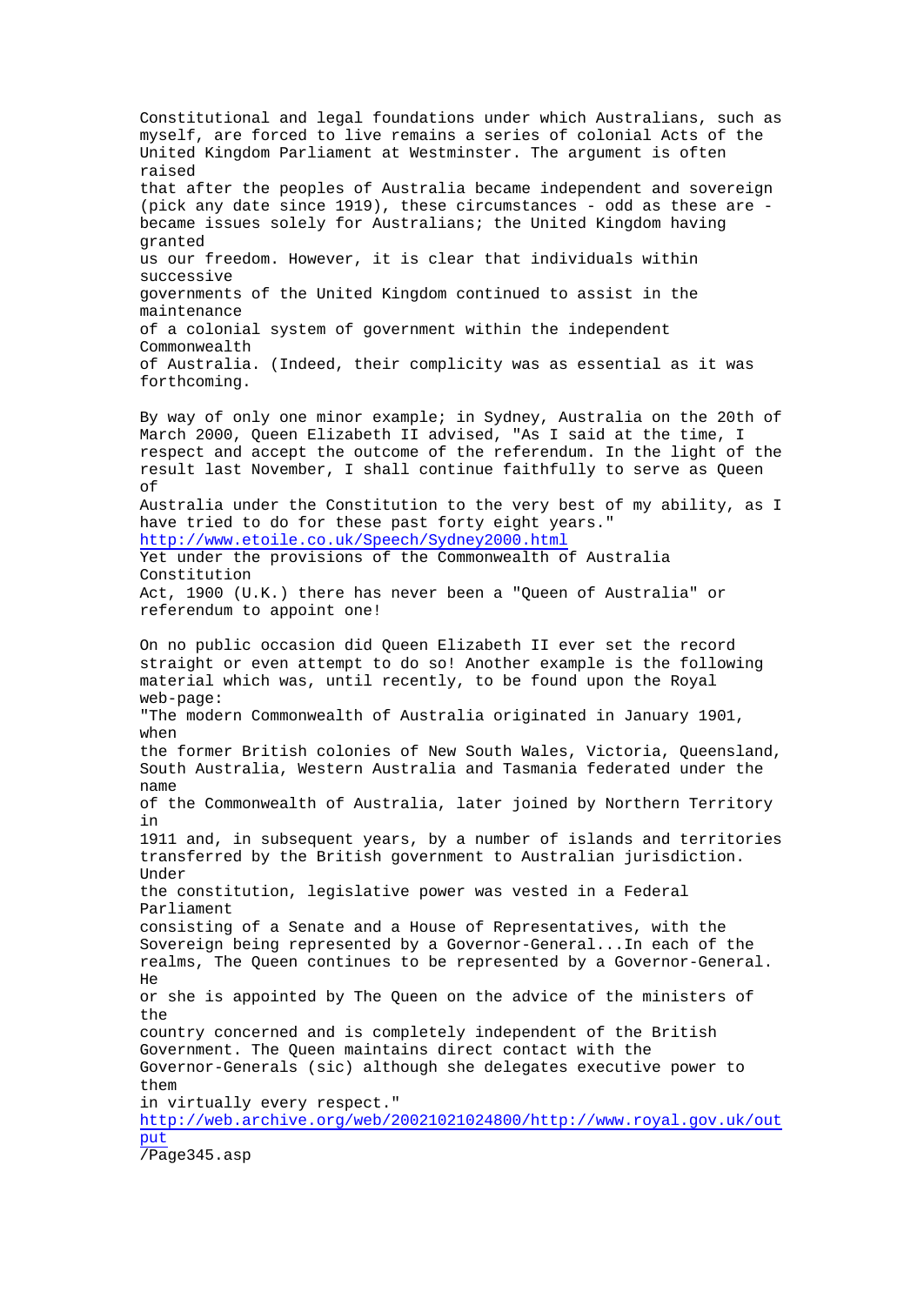The implications of the above material need to be thought through, for essentially the government system outlined "in each of the realms" amounts to an executive dictatorship and one to which Queen Elizabeth II was happy to lend her imprimatur! Indeed and with polished evasiveness, she still does! The Australian people are not sovereign over their affairs but rather a distant monarch, happily delegating Her power to an unelected official chosen by the Australian government! What motivations could possibly be causing this, apart from the most commonplace? One wonders who is providing advice to Queen Elizabeth II because the consequences could truly be monumental. Perhaps you could see your way clear to seeking advice upon the issues I am raising with any of the following University Schools of Law: the Universities of Oxford, Cambridge or London; Trinity College in Dublin; the American Universities of Stanford, Cornell, Berkley or Harvard or the Sorbonne or Humboldt. I have no doubt as to the advice you would receive should you seek it. To the average person - both in your country and in mine - the facts are convoluted and the issues technical, however to force Australians to rectify the situation via litigation within the European Court of Justice can in no way be justified; all the more so when the world concludes that this was the only course of action left to prevent individuals in the United Kingdom criminally maintaining the defunct Constitutional systems of a supposedly free people! (I refer to the Forgery and Counterfeiting Act, 1981 (U.K.) and Part II, Article 8 of the Treaty on European Union.) And that conclusion will be starkly reinforced by your government's continual omissions and obfuscations. Moreover, the doctrine of 'Crown immunity' is not one that covers all offences. I ask you to consider attempting to resolve Australia's constitutional/legal problems before a European court of law is forced to initiate a process whereby these problems are rectified, if for no other reason than because the latter course carries with it no discernable benefits either to the British system of government or the people your government is supposed to serve. As I see it, the longer the delay in admitting liability and in avoiding taking remedial action to fix what became defective long before any of us were born smacks of rank hypocrisy, moral cowardice and compounds the injustices which must inevitably be answered. I hope that your involvement will minimizing the difficulties already gaining strength and momentum while enabling Australians to more quickly gain their Freedom, Independence and Sovereignty, for this is nothing

more than their due. Otherwise, I suspect that history will judge